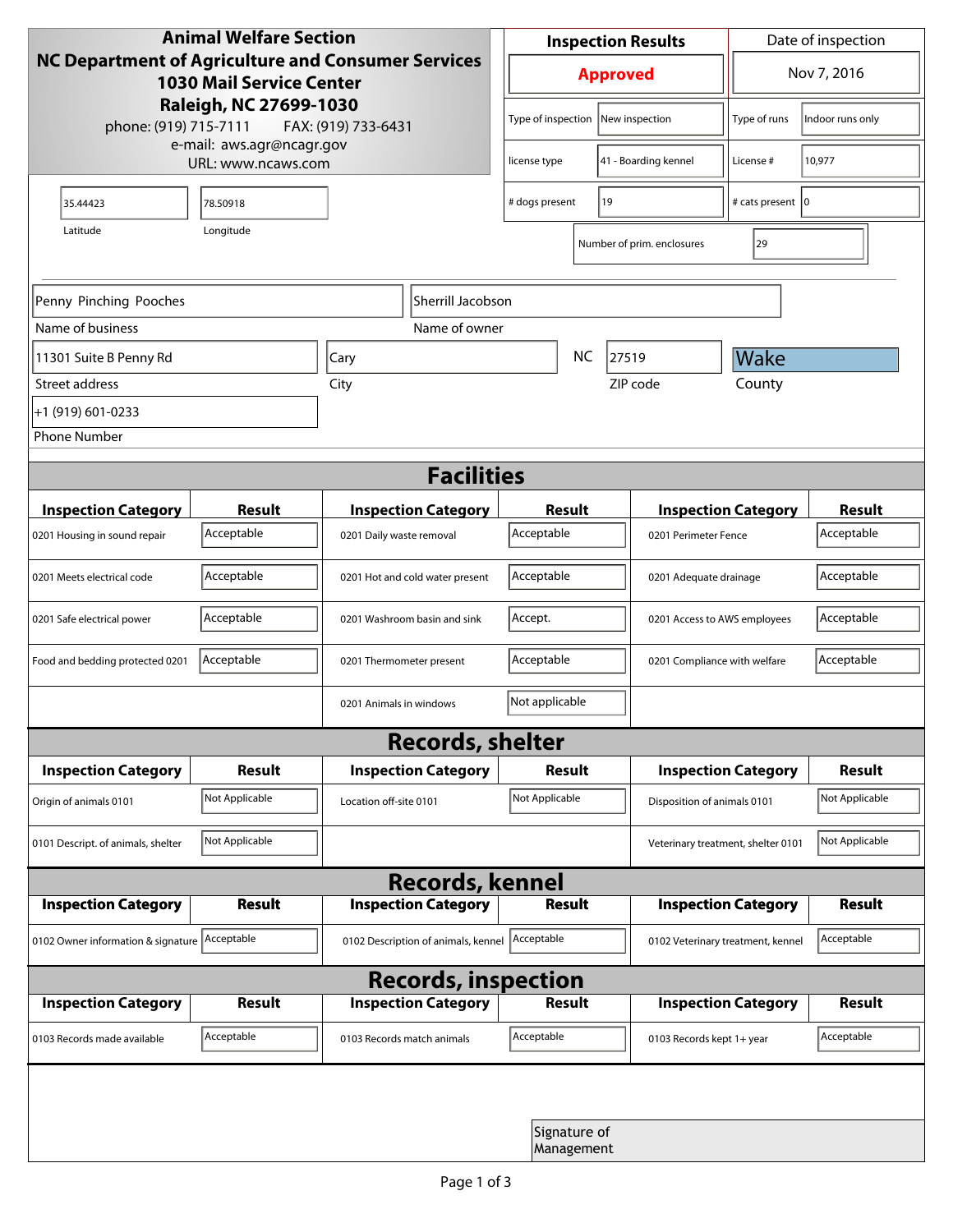| <b>Animal Welfare Section, NCDA&amp;CS</b> |                |                                                             | <b>Inspection Results</b>  |                                    | Date of inspection             |                |  |  |
|--------------------------------------------|----------------|-------------------------------------------------------------|----------------------------|------------------------------------|--------------------------------|----------------|--|--|
| Inspection Report, continued               |                |                                                             | <b>Approved</b>            |                                    | Nov 7, 2016                    |                |  |  |
|                                            |                |                                                             |                            |                                    |                                | <b>NC</b>      |  |  |
| Penny Pinching Pooches                     |                | Sherrill Jacobson                                           |                            | Cary                               |                                |                |  |  |
| <b>Indoor facilities</b>                   |                |                                                             |                            |                                    |                                |                |  |  |
| <b>Inspection Category</b>                 | Result         | <b>Inspection Category</b>                                  | Result                     | <b>Inspection Category</b>         |                                | Result         |  |  |
| 0202 Ambient temperature, indoor           | Acceptable     | 0202 Ventilation, indoor                                    | Acceptable                 | 0202 Lighting, indoor              |                                | Acceptable     |  |  |
| 0202 Imperv./Sanitary surf., indoor        | Acceptable     | 0202 Drainage, indoor                                       | Acceptable                 |                                    |                                |                |  |  |
| <b>Outdoor facilities</b>                  |                |                                                             |                            |                                    |                                |                |  |  |
| <b>Inspection Category</b>                 | Result         | <b>Inspection Category</b>                                  | Result                     | <b>Inspection Category</b>         |                                | Result         |  |  |
| 0203 Impervious surfaces, outdoor          | Not Applicable | 0203 Housing, 1 per animal                                  | Not Applicable             | 0203 Protection from elements      |                                | Not Applicable |  |  |
| 0203 Owner advised, outdoor                | Not Applicable | 0203 Drainage, outdoor                                      | Not Applicable             |                                    |                                |                |  |  |
|                                            |                | <b>Primary enclosures</b>                                   |                            |                                    |                                |                |  |  |
| <b>Inspection Category</b>                 | Result         | <b>Inspection Category</b>                                  | Result                     | <b>Inspection Category</b>         |                                | Result         |  |  |
| 0204 Drainage prev. cross contam.          | Acceptable     | 0204 Fence height >= 5 feet                                 | Acceptable                 |                                    | 0204 1:10 ratio, person: human |                |  |  |
| 0204 Surf. impervious to moisture          | Not Acceptable | 0204 Enclosure is escape proof                              | Acceptable                 | 0204 Cats, $>=$ 4 sq. ft. / adult  |                                | Not Applicable |  |  |
| 0204 Prevent contact with wood             | Not Acceptable | 0204 Solid resting surface                                  | Acceptable                 | 0204 Cats, $<= 12$ / enclosure     |                                | Not Applicable |  |  |
| 0204 Enclosures in sound repair            | Acceptable     | 0204 Cats, raised resting surface                           | Not Applicable             | 0204 Cats, 1 litter pan / 3 adults |                                | Not Applicable |  |  |
| 0204 Size of enclosure                     | Acceptable     | 0204 Dogs, supervision if > 4                               | Acceptable                 |                                    |                                |                |  |  |
|                                            |                | <b>Feeding</b>                                              |                            |                                    |                                |                |  |  |
| <b>Inspection Category</b>                 | <b>Result</b>  | <b>Inspection Category</b>                                  | <b>Result</b>              | <b>Inspection Category</b>         |                                | <b>Result</b>  |  |  |
| 0205 Feeding, 1x / day, adult              | Acceptable     | 0205 Feeding, 1 bowl / adult                                | Acceptable                 | 0205 Feeding, commercial food      |                                | Acceptable     |  |  |
| 0205 Feeding, bowl in good repair          | Acceptable     | 0205 Feeding, quality food                                  | Acceptable                 | 0205 Feeding, bowl is protected    |                                | Acceptable     |  |  |
| 0205 Feeding, 2x / day, young              | Acceptable     |                                                             |                            |                                    |                                |                |  |  |
|                                            |                | <b>Watering</b>                                             |                            |                                    |                                |                |  |  |
| <b>Inspection Category</b>                 | <b>Result</b>  | <b>Inspection Category</b>                                  | <b>Result</b>              |                                    |                                |                |  |  |
| 0206 Watering, continuous access           | Acceptable     | 0206 Watering, bowl in good repair                          | Acceptable                 |                                    |                                |                |  |  |
|                                            |                | <b>Sanitation/Employees/Classification &amp; Separation</b> |                            |                                    |                                |                |  |  |
| <b>Inspection Category</b>                 | <b>Result</b>  | <b>Inspection Category</b>                                  | Result                     | <b>Inspection Category</b>         |                                | <b>Result</b>  |  |  |
| 0207 Waste removal 2x / day                | Acceptable     | 0207 Grounds overgrown                                      | Acceptable                 | 0207 Young given social interact.  |                                | Not Applicable |  |  |
| 0207 Animals removed while clean           | Acceptable     | 0207 Pest Control                                           | Acceptable                 | 0207 Species separated             |                                | Acceptable     |  |  |
|                                            |                |                                                             | Signature of<br>Management |                                    |                                |                |  |  |